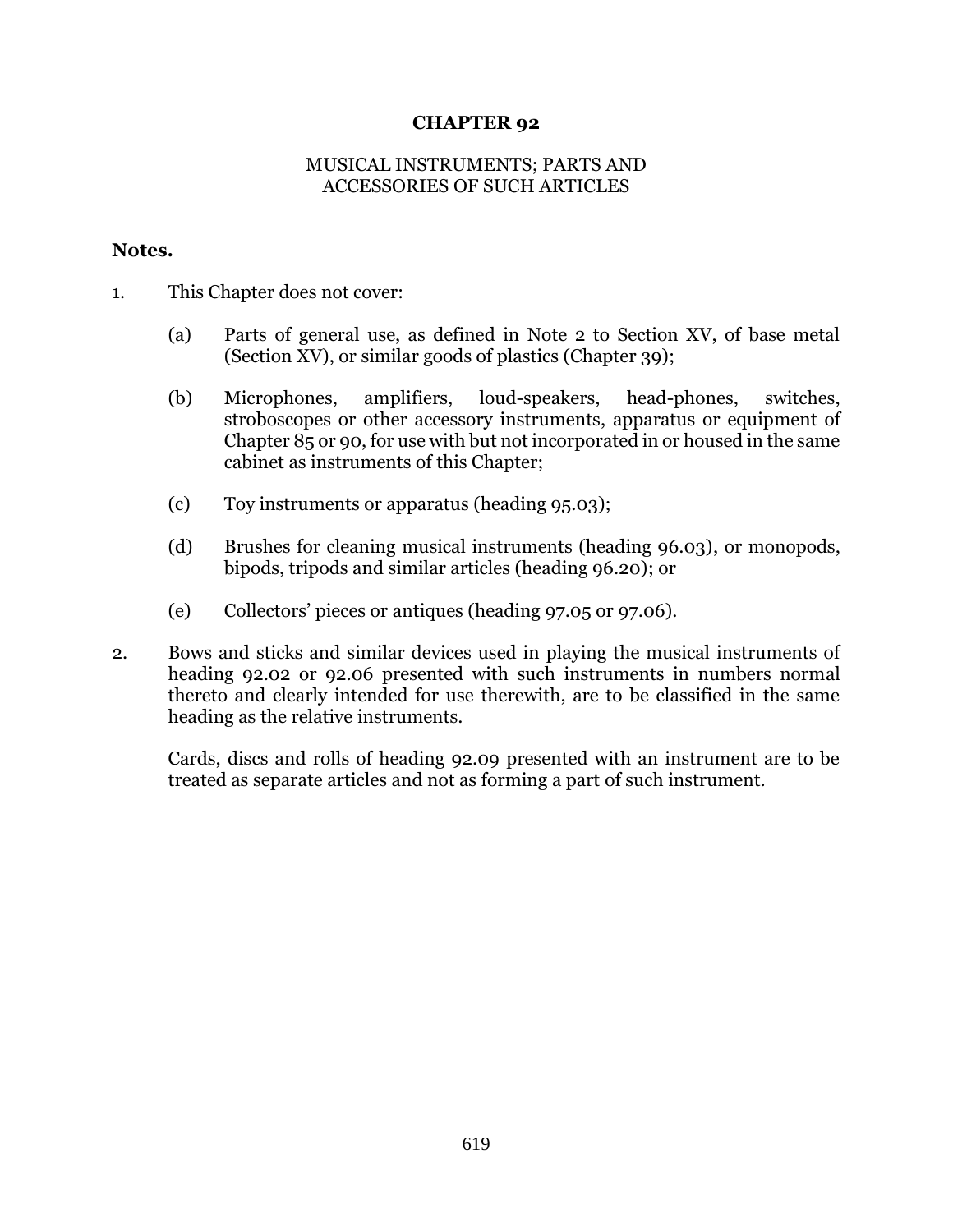| <b>HS</b> | <b>CET</b> | PR1 | <b>DESCRIPTION OF GOODS</b>                                                                                                                                                                                                                                                                                                         | <b>DUTY</b><br><b>RATE</b> | <b>UNIT</b> | <b>SITC</b><br><b>REV4</b> |
|-----------|------------|-----|-------------------------------------------------------------------------------------------------------------------------------------------------------------------------------------------------------------------------------------------------------------------------------------------------------------------------------------|----------------------------|-------------|----------------------------|
| 92.01     |            |     | including<br>Pianos,<br>pianos;<br>automatic<br>harpsichords and other keyboard stringed<br>instruments.                                                                                                                                                                                                                            |                            |             |                            |
| 9201.10   | $00\,$     |     | - Upright pianos                                                                                                                                                                                                                                                                                                                    | 10%                        | kg&u        | 898.131                    |
| 9201.20   | 00         |     | - Grand pianos                                                                                                                                                                                                                                                                                                                      | 10%                        | kg&u        | 898.132                    |
| 9201.90   | 00         |     | - Other                                                                                                                                                                                                                                                                                                                             | 10%                        | kg&u        | 898.139                    |
| 92.02     |            |     | Other string musical instruments<br>(for<br>example, guitars, violins, harps).                                                                                                                                                                                                                                                      |                            |             |                            |
| 9202.10   | 00         |     | - Played with a bow                                                                                                                                                                                                                                                                                                                 | 10%                        | kg&u        | 898.151                    |
| 9202.90   | 00         |     | - Other                                                                                                                                                                                                                                                                                                                             | 10%                        | kg&u        | 898.159                    |
| [92.03]   |            |     | <b>Deleted</b>                                                                                                                                                                                                                                                                                                                      |                            |             |                            |
| [92.04]   |            |     | <b>Deleted</b>                                                                                                                                                                                                                                                                                                                      |                            |             |                            |
| 92.05     |            |     | Wind musical instruments (for example,<br>keyboard pipe organs, accordions, clarinets,<br>trumpets, bagpipes), other than fairground<br>organs and mechanical street organs.                                                                                                                                                        |                            |             |                            |
| 9205.10   | 00         |     | - Brass-wind instruments.                                                                                                                                                                                                                                                                                                           | 10%                        | $kg\&u$     | 898.231.                   |
| 9205.90   | 00         |     | - Other:                                                                                                                                                                                                                                                                                                                            |                            |             |                            |
| 9205.90   | 10         |     | - - - Harmoniums                                                                                                                                                                                                                                                                                                                    | 10%                        | kg&u        | 898.232                    |
| 9205.90   | 20         |     | --- Mouth organs                                                                                                                                                                                                                                                                                                                    | 10%                        | kg&u        | 898.233                    |
| 9205.90   | 90         |     | $--$ Other                                                                                                                                                                                                                                                                                                                          | 10%                        | kg&u        | 898.239                    |
| 9206.00   |            |     | <b>Percussion</b><br>musical<br>instruments<br>(for<br>example,<br>drums, xylophones, cymbals,<br>castanets, maracas).                                                                                                                                                                                                              |                            |             |                            |
| 9206.00   | 10         |     | - - - Steel band instruments                                                                                                                                                                                                                                                                                                        | 20%                        | kg&u        | 898.241                    |
| 9206.00   | 90         |     | -- - Other                                                                                                                                                                                                                                                                                                                          | 10%                        | kg&u        | 898.249                    |
| 92.07     |            |     | Musical instruments, the sound of which is<br>produced, or must be amplified, electrically<br>(for example, organs, guitars, accordions).                                                                                                                                                                                           |                            |             |                            |
| 9207.10   | 00         |     | - Keyboard instruments, other than accordions                                                                                                                                                                                                                                                                                       | 10%                        | kg&u        | 898.25                     |
| 9207.90   | 00         |     | - Other                                                                                                                                                                                                                                                                                                                             | 10%                        | $kg\&u$     | 898.26                     |
| 92.08     |            |     | <b>Musical</b><br>fairground<br>boxes,<br>organs,<br>street<br>mechanical<br>mechanical<br>organs,<br>singing birds, musical saws and other<br>musical instruments not falling within any<br>other heading of this Chapter; decoy calls of<br>all kind; whistles, call horns and other<br>mouth-blown sound signalling instruments. |                            |             |                            |
| 9208.10   | 00         |     | - Musical boxes                                                                                                                                                                                                                                                                                                                     | 10%                        | kg&u        | 898.291                    |